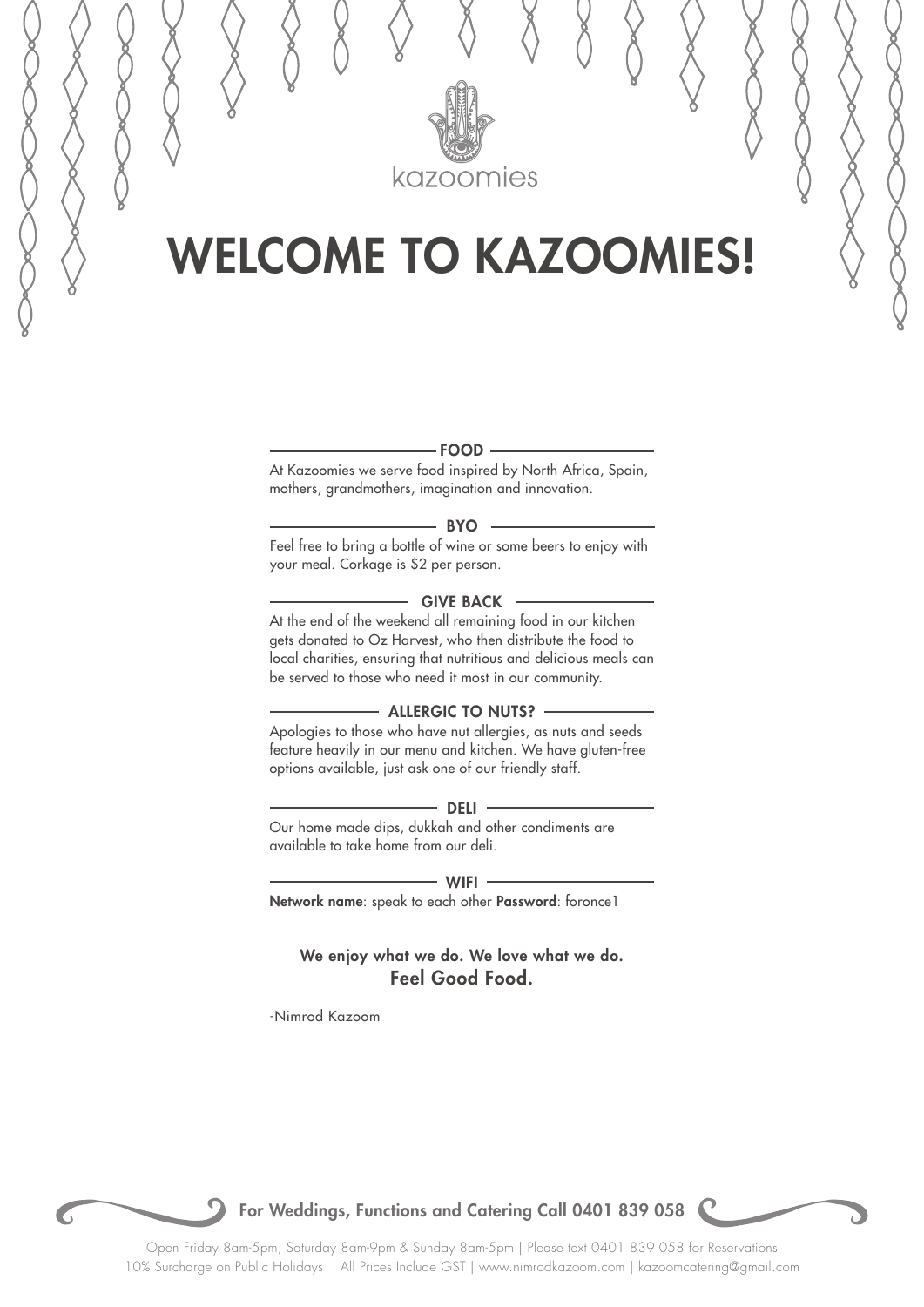

## BREAKFAST

Breakfasts are served all day (8am-3pm) and come with our hand made pita bread. Gluten-free options available.

| Green Me Up Scotti (Green Shakshuka) (V, GF)<br>Poached eggs in buttered spinach and seasonal<br>greens with marinated eggplant and feta.                                    | \$22            |
|------------------------------------------------------------------------------------------------------------------------------------------------------------------------------|-----------------|
| Zaldeesh's Red Shakshuka<br>Poached eggs in a slow cooked tomato sauce<br>(red shakshuka) with cinnamon'd kadaif lamb.<br>*TOP 26 BREAKFASTS IN AUSTRALIA, Gourmet Traveller | \$23.5          |
|                                                                                                                                                                              |                 |
| Pastillia Pumpkin (V)<br>Poached eggs, lentil salad, spicy pumpkin<br>pastillia, wilted spinach, pickled beetroot and<br>sherry hollandaise.                                 | \$20.5          |
| Eydor's Aussraeli Breakfast (V)<br>Red bean shakshuka with falafels, spinach and<br>Jerusalem hummus.                                                                        | \$22            |
| Plain Shakshuka (V)<br>Choice of red, green or bean.<br>+ Chorizo                                                                                                            | \$18.5<br>\$4.5 |
| <b>Wharfies Breakfast</b><br>Poached eggs with a lamb patty, bacon,<br>wilted spinach, grilled onion and<br>sherry hollandaise.                                              | \$22.5          |
| Spanish Omelet (V)<br>Sautéed Cajun vegetables with cheese.                                                                                                                  | \$18            |
| Eggs on Pita Bread (V, GF)                                                                                                                                                   | \$12.5          |
| Linda's Moorish Breakfast for Two (V)<br>4 Eggs your way, carrot salad, spicy<br>pumpkin pastillia, trio of dips, marinated<br>eggplants, falafels.                          | \$48.5          |

| Nutella French Toast                                                                                             | \$12        |
|------------------------------------------------------------------------------------------------------------------|-------------|
| Lord of the Rings (V)<br>2 doughnut rings, sweet dukkah and<br>chocolate sauce.                                  | \$7.5       |
| <b>Fruit Toast (V)</b><br>Served with 100 Hampton Road's jam.                                                    | \$7.5       |
| Croissant (V)<br>Served with 100 Hampton Road's jam.                                                             | <b>S7.5</b> |
| <b>SIDES</b>                                                                                                     |             |
| <b>Bacon or Chorizo</b>                                                                                          | \$5         |
| Falafels (V)                                                                                                     | \$7.5       |
| Choice of Dip (V) (GF)<br>Smoky eggplant baba ghanoush, beetroot-fennel,<br>garlic-turmeric or Jerusalem hummus. | \$4         |
| Marinated Feta (V) (GF)                                                                                          | \$5         |

Pita Bread (V) \$4

*All menu items in italics (and more) are available to take home from our deli.*



## For Weddings, Functions and Catering Call 0401 839 058

Open Friday 8am-5pm, Saturday 8am-9pm & Sunday 8am-5pm | Please text 0401 839 058 for Reservations 10% Surcharge on Public Holidays | All Prices Include GST | www.nimrodkazoom.com | kazoomcatering@gmail.com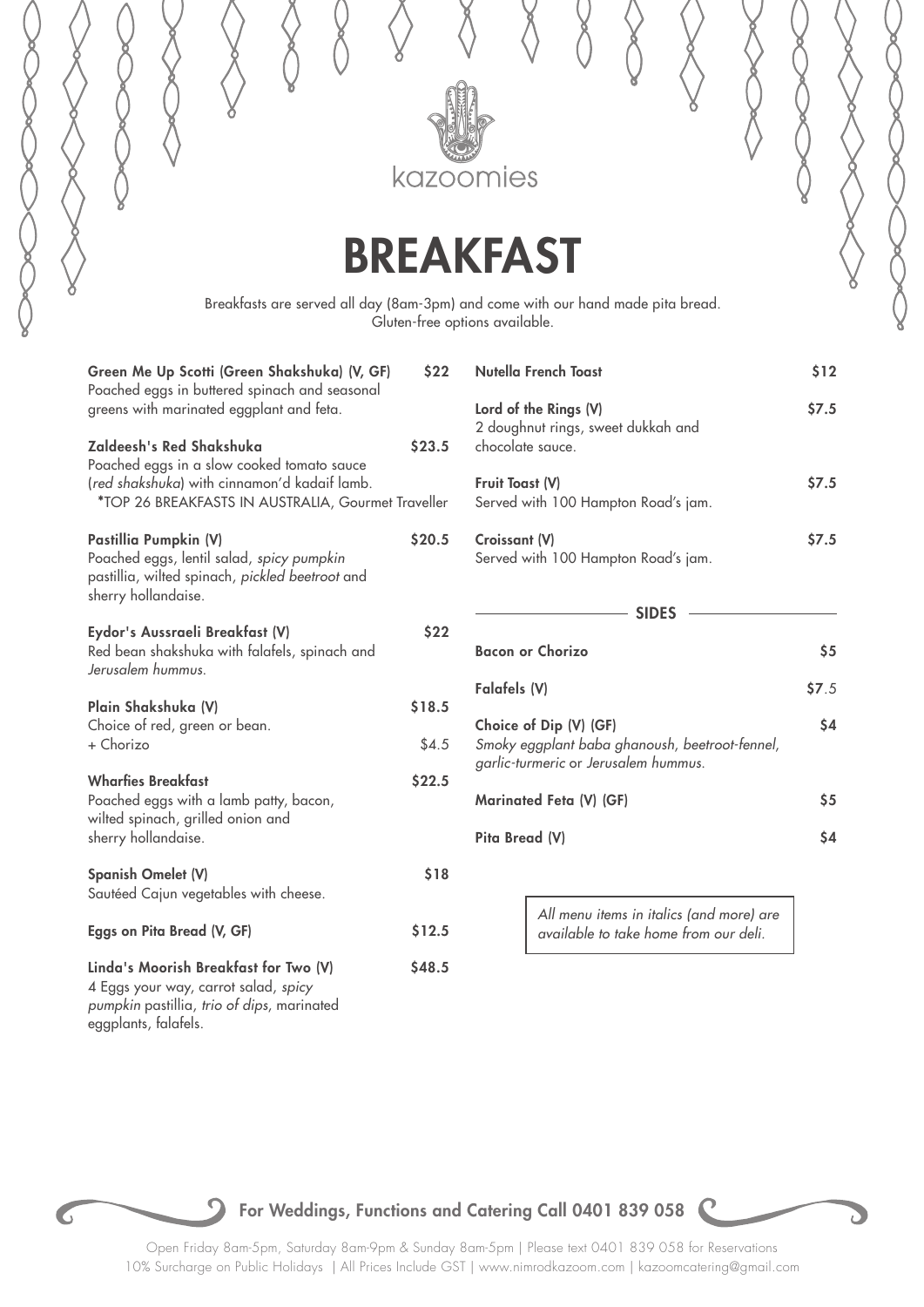

## LATIN & NORTH AFRICAN TAPAS

### KAZOOM FAMILY RECIPES

Recommended to share, every combination works

| Trio of Labna Dips (V, GF)<br>Beetroot-fennel, smoky eggplant baba ghanoush<br>and turmeric-garlic.               | \$12.5           | Falafel 8 B<br>8 falafels,                     |
|-------------------------------------------------------------------------------------------------------------------|------------------|------------------------------------------------|
| Mumma's Trio (V, GF)                                                                                              | \$13.5           | Lamb 8 Ba<br>8 lamb bal                        |
| Jerusalem hummus, pickled beetroot and<br>spicy pumpkin.                                                          |                  | Moorish W<br>French'd ch                       |
| Dolmades (V, GF)<br>6 dolmades in minted tzatziki sauce.                                                          | \$14.5           | marinated                                      |
| Moroccan Carrot Salad (V)<br>Pickled carrot, cumin and herbs.                                                     | \$10.5           | Dukkah Pr<br>Tiger praw                        |
| Fresh Tomato Salad (V)<br>Tomato, spainish onion, chili and herbs.                                                | \$9.5            | Sea Shaks<br>Marinated<br>of a red, gi         |
| Lentil Salad (V, GF)<br>Lentils, fennel, garden vegetables and preserved lemon.                                   | \$11.5           | <b>Blue Drew</b><br>Served on                  |
| Pumpkin Pastillia (V)<br>Spicy pumpkin wrapped in filo pastry and dukkah.                                         | \$10.5           | Spanish O                                      |
|                                                                                                                   | \$12.5           | Couscous !                                     |
| Marinated Eggplants (V, GF)<br>Eggplant, garden vegetables, feta and olives.                                      |                  | Pita Bread                                     |
|                                                                                                                   | <b>PORT FOOD</b> |                                                |
| Parmi Me!<br>A giant free-range chicken thigh schnitzel with a<br>parmesan & rosemary crust, red shakshuka sauce, | \$20             | <b>The Spania</b><br>Spanish cho<br>romesco yo |
| blow torched cheese and Cajun waffle fries.<br>Comes sliced for easy sharing.<br>*BEST PARMI IN PERTH, WA Today   |                  | The Smoky<br>Red beans,                        |
| Fish & Chips<br>Barramundi with a parmesan & rosemary crust,                                                      | \$20             | corn, rosem<br>and Cajun                       |
| and Cajun waffle fries.                                                                                           |                  | <b>Cajun Waff</b><br>A giant bas               |
| <b>Beef Bonanza Quesadilla</b><br>Slow cooked beef, red salsa, grilled onion, cheese,                             | \$21             |                                                |
| romesco yogurt, green yogurt and Cajun waffle fries.                                                              |                  | All                                            |
|                                                                                                                   |                  |                                                |

| 5 | Falafel 8 Ballers (V)<br>8 falafels, romesco yoghurt and green yoghurt.                                                                              | \$15       |
|---|------------------------------------------------------------------------------------------------------------------------------------------------------|------------|
| 5 | <b>Lamb 8 Ballers</b><br>8 lamb balls, romesco yoghurt and green yoghurt.                                                                            | \$16.5     |
| 5 | Moorish Wings (GF)<br>French'd chicken wings in Moorish sauce and<br>marinated feta.                                                                 | \$16.5     |
| 5 | <b>Dukkah Prawns (GF)</b><br>Tiger prawns in Kazoomies dukkah butter.                                                                                | \$17.5     |
| 5 | Sea Shakshuka<br>Marinated Barramundi with your choice<br>of a red, green or bean shakshuka                                                          | \$24       |
| 5 | <b>Blue Drew's Moroccan Lamb Shanks</b><br>Served on a bed of traditional couscous.                                                                  | \$20       |
| 5 | Spanish Olives (V, GF)                                                                                                                               | \$5        |
| 5 | Couscous Side (V)                                                                                                                                    | \$8        |
|   | Pita Bread (V) One serve/ family basket                                                                                                              | \$4/\$10.5 |
|   | <b>RT FOOD</b>                                                                                                                                       |            |
| 0 | <b>The Spaniard Quesadilla</b><br>Spanish chorizo, spinach, cheese, red salsa,<br>romesco yogurt, green yogurt and Cajun waffle fries.               | \$20.5     |
| 0 | The Smoky Green Quesadilla (V)<br>Red beans, smoked paprika, duo cheeses,<br>corn, rosemary, romesco yogurt, green yogurt<br>and Cajun waffle fries. | \$19       |
|   | Cajun Waffle Fries (V)                                                                                                                               | \$15       |

sket of Cajun waffle fries with sauces.

*All menu items in italics (and more) are available to take home from our deli.*

## For Weddings, Functions and Catering Call 0401 839 058

Open Friday 8am-5pm, Saturday 8am-9pm & Sunday 8am-5pm | Please text 0401 839 058 for Reservations 10% Surcharge on Public Holidays | All Prices Include GST | www.nimrodkazoom.com | kazoomcatering@gmail.com